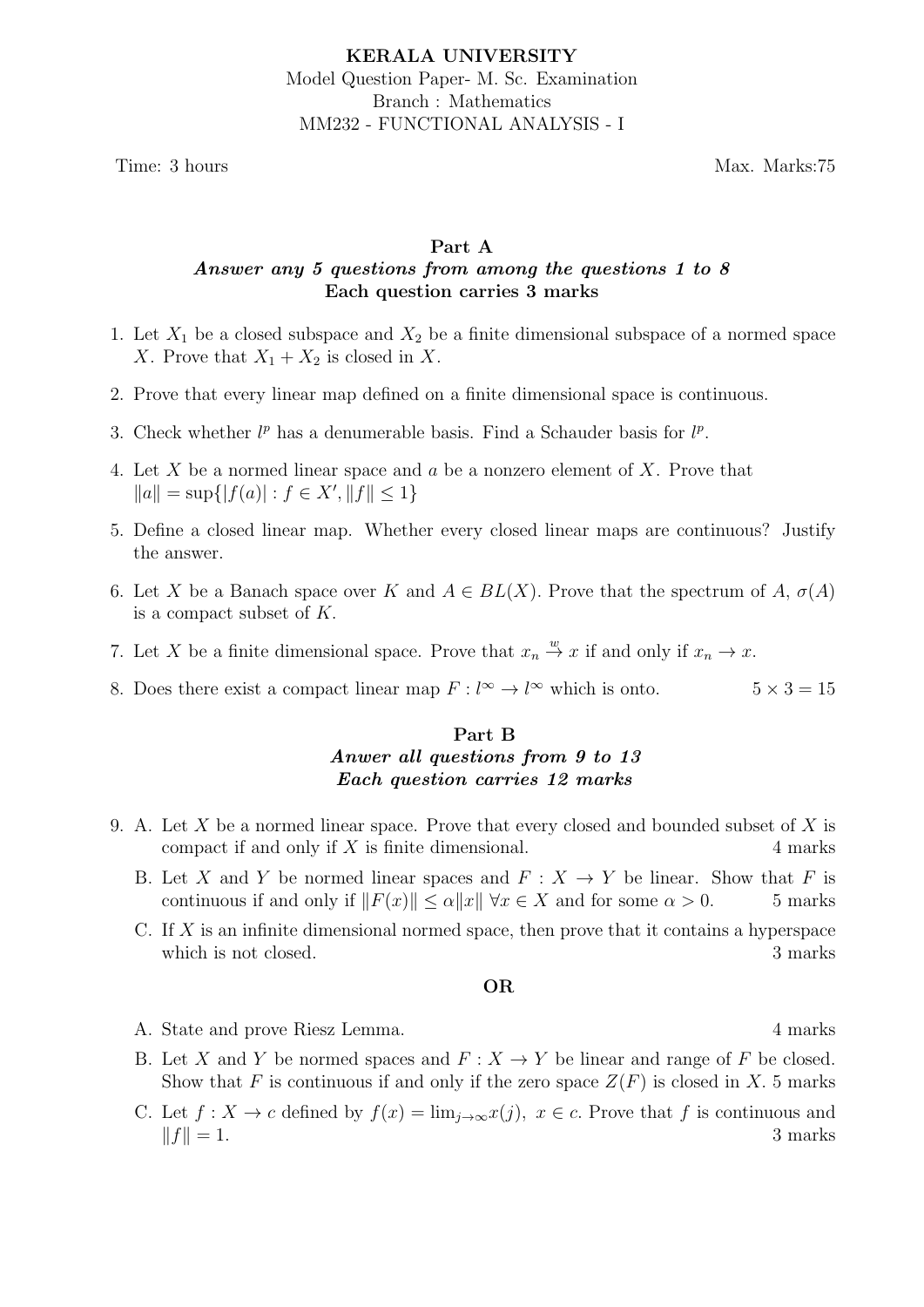- 10. A. Let X be a normed space over K, Y be a subspace of X and  $g \in Y'$ . Prove that there exist  $f \in X'$  such that  $f|_Y = g$  and  $||f|| = ||g||$ . Let  $X = K^2$  with norm  $||.||_{\infty}$  and  $Y = \{(x_1, x_2) : x_2 = 0\}$ . Define  $g \in Y'$  by  $g(x(1), x(2)) = x(1)$ . Find a Hahn Banach extension to g. 8 marks
	- B. Let  $a = (1, 1, 1, \ldots)$ . Prove that  $\{a, e_1, e_2, \ldots\}$  forms a Schauder basis for the subspace c of  $l^{\infty}$ .  $\infty$ . 4 marks

#### OR

- A. Let X be a normed linear space. Prove that for every subspace Y of X and every  $g \in Y'$  there exists a unique Hahn Banach extension of g to X if and only if X' is strictly convex. 6 marks
- B. Let X and Y be normed spaces and  $X \neq \{0\}$ . Prove that  $BL(X, Y)$  is a Banach space if and only if  $Y$  is Banach. Prove that  $X'$  is Banach. 6 marks

### 11. A. State and prove Uniform Boundedness Principle. 6 marks

- B. Let X and Y be normed spaces and  $F \in BL(X, Y)$ . If F is open, prove that F is onto. 3 marks
- C. Let X be a Banach space and  $P: X \to X$  be a projection. If range of P and zero space of  $P$  are closed then prove that  $P$  is continuous.  $3$  marks

#### OR

- A. Let X be a normed space and E be a subset of X. Prove that E is bounded in X if and only if  $f(E)$  is bounded in K for every  $f \in X'$ . . 6 marks
- B. State and prove Open Mapping theorem. 6 marks
- 12. A. Let X be a normed space and  $A \in BL(X)$  be of finite rank. Prove that  $\sigma_e(A) = \sigma_a(A) = \sigma(A).$  6 marks
	- B. Let X and Y be Banach spaces and  $F \in BL(X, Y)$  be one-one. If range of F,  $R(F)$ is closed in Y, prove that  $F^{-1}: R(F) \to X$  is bounded. 3 marks
	- C. If  $A \in BL(X)$  is invertible, prove that  $\sigma(A^{-1}) = \{k^{-1} : k \in \sigma(A)\}\.$  3 marks

## OR

- A. Let  $A: l^p \to l^p$  defined by  $A(x) = (0, x(1), x(2), ...)$ ;  $x \in l^p$ . Find the spectrum, eigen spectrum and approximate eigenspectrum of A. 6 marks
- B. Let X be a nonzero Banach space over C and  $A \in BL(X)$ . Prove that spectrum of A is nonempty. Obtain the spectral radius formula. 6 marks
- 13. A. Let X be a reflexive normed space. Prove that  $X'$  is reflexive. 4 marks
	- B. Let  $F \in BL(X, Y), G \in BL(Y, Z)$  and one of them be compact. Prove that  $GF \in CL(X, Z)$ . 4 marks
	- C. Let X be a Banach space and  $P \in BL(X)$  be a projection. Prove that  $P \in CL(X)$  if and only if  $P$  is of finite rank.  $4$  marks